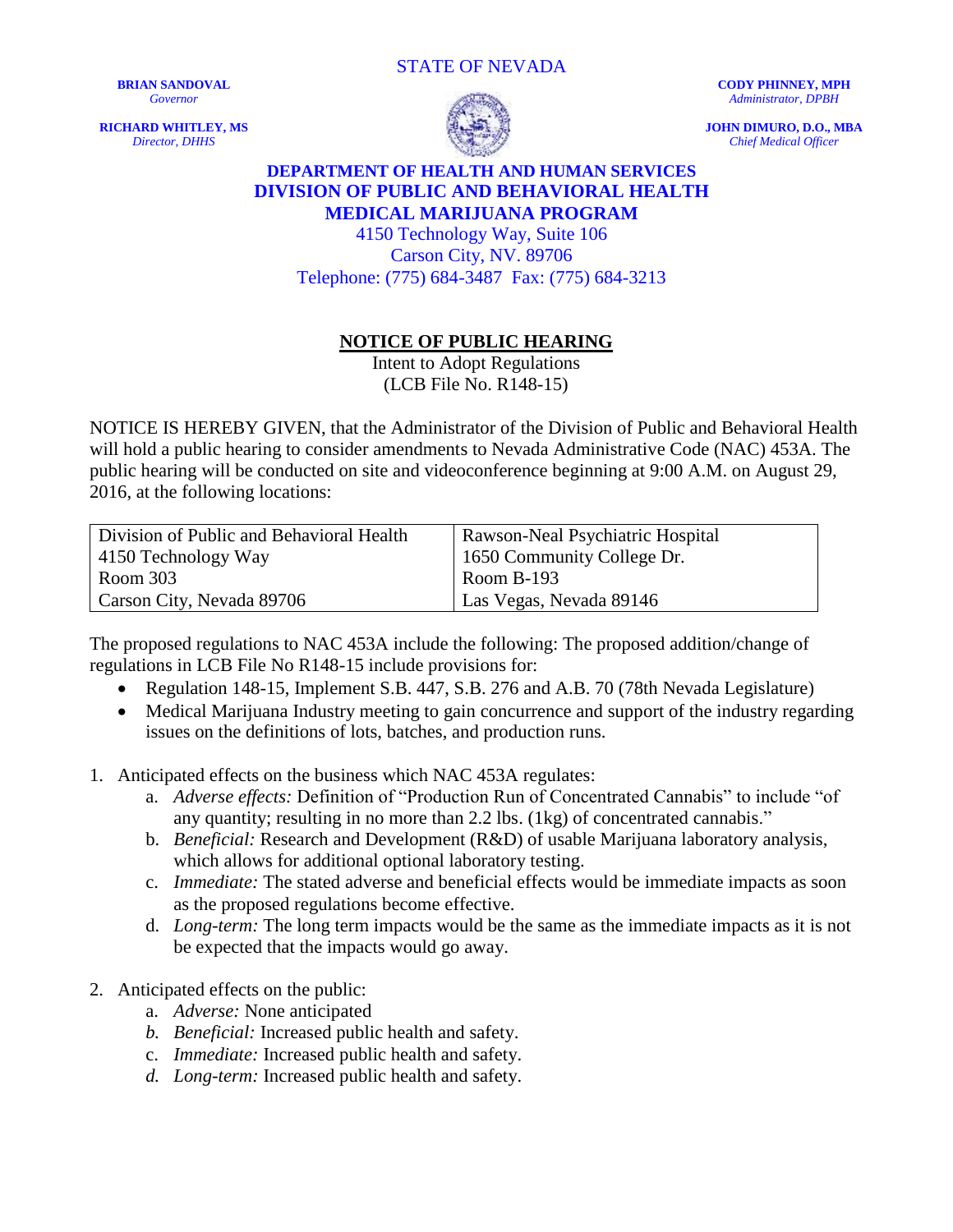- 3. At this time, there is no estimated cost to the Division of Public and Behavioral Health for enforcement of the proposed regulations. Enforcement of the proposed regulations will be incorporated into current administrative, registration, licensing and inspection processes.
- 4. The amendments do not increase any existing fees. Collected fees are set by NRS 453A.344.
- 5. The proposed regulations do not overlap or duplicate any other Nevada state regulations, or other proposed regulations.
- 6. Per NRS 233B.0608(3), A Small Business Impact Questionnaire (SBIQ) and Small Business Impact Statement (SBIS) were submitted at the February 4, 2016 Division of Public and Behavioral Health Medical Marijuana Public Workshop.
- 7. Per NRS 233B.064(2), upon adoption of any regulation, the agency, if requested to do so by an interested person, either prior to adoption or within 30 days thereafter, shall issue a concise statement of the principal reasons for and against its adoption, and incorporate therein its reason for overruling the consideration urged against its adoption.
- 8. Members of the public may make oral comments at this meeting. Persons wishing to submit written testimony or documentary evidence in excess of two typed, 8½" x 11" pages must submit the material to Marilyn Gray, Division of Public and Behavioral Health to be received no later than August 17, 2016 at the following address:

Division of Public and Behavioral Health 4150 Technology Way, Suite 106 Carson City, NV 89706 Phone: (775) 684-3487

Written comments, testimony, or documentary evidence in excess of two typed pages will not be accepted at the time of the hearing. The purpose of this requirement is to allow the Administrator of the Division of Public and Behavioral Health adequate time to review the documents.

Copies of this notice and proposed regulations will be posted online and available for download at the following websites:

Division of Public and Behavioral Health http://dpbh.nv.gov/Reg/MME/MME - Home/

Legislative Counsel Bureau <https://www.leg.state.nv.us/App/Notice/A/>

Copies may be obtained in person, by mail, or calling the Medical Marijuana Program at (775) 684- 5925 in Carson City.

A copy of the notice has been posted at the following locations:

- 1. Division of Public and Behavioral Health, 4150 Technology Way, 1st Floor Lobby, Carson City
- 2. Nevada State Library and Archives, 100 Stewart Street, Carson City
- 3. Emergency Medical Systems, 1020 Ruby Vista Drive, Ste. 102, Elko
- 4. Washoe County District Health Department, Ninth and Wells Street, Reno
- 5. Rawson-Neal Psychiatric Hospital, 1650 Community College Dr. Rm B-193, Las Vegas